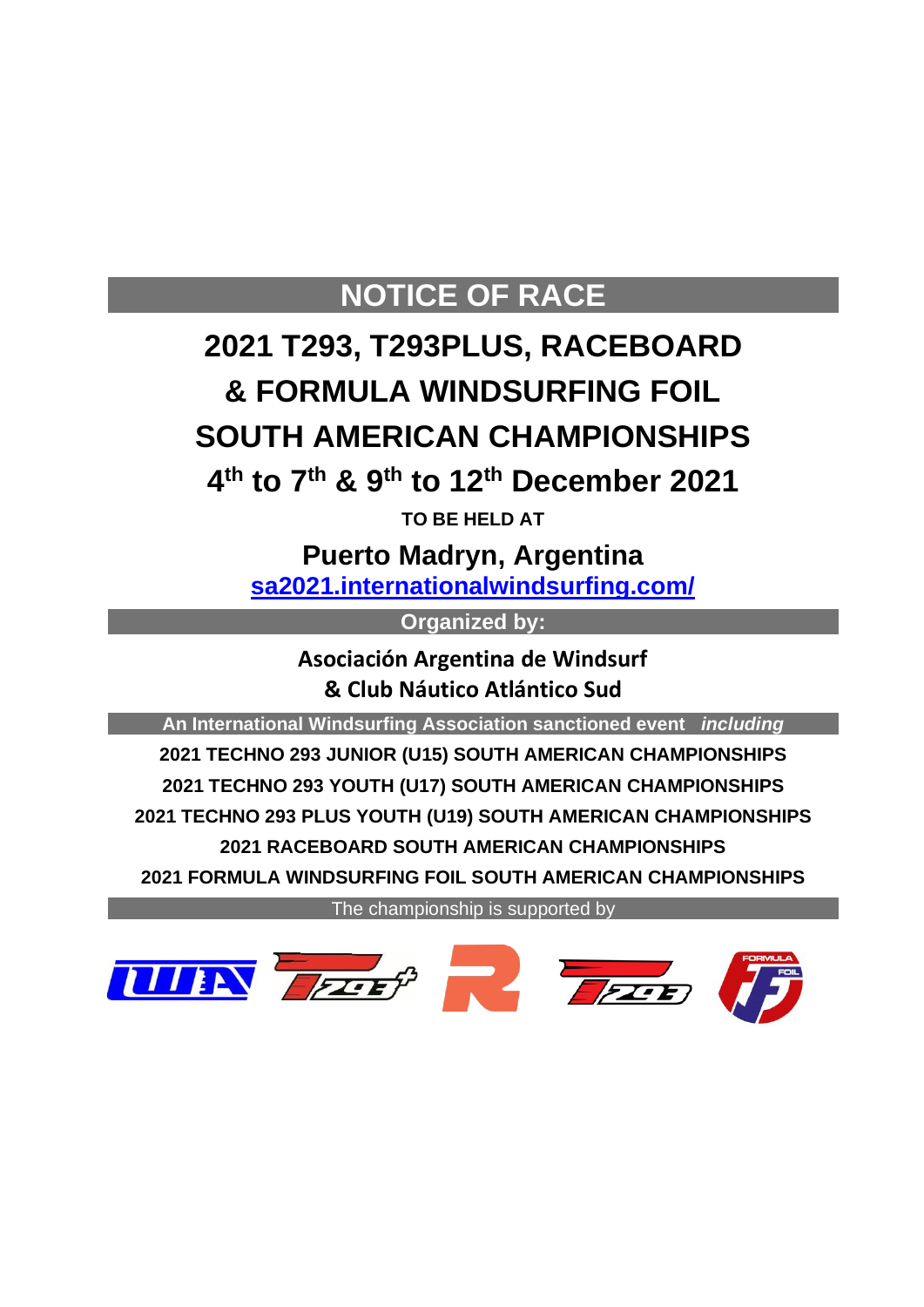#### **1 RULES**

- 1.1 The event will be governed by the rules as defined in the [Racing Rules of Sailing \(2021-](https://www.sailing.org/tools/documents/RRS20212024WindsurfEdition1Jan2021-%5b27128%5d.pdf) 2024) – [Windsurfing Fleet Racing Edition](https://www.sailing.org/tools/documents/RRS20212024WindsurfEdition1Jan2021-%5b27128%5d.pdf) (WCR).
- 1.2 The [Techno293 Class Rules](https://www.sailing.org/38229.php) and [Techno 293](https://www.sailing.org/classesandequipment/89707.php) Plus Class Rules will apply to the Techno 293 and Techno 293 Plus South American Championships.
- 1.3 The International Formula Windsurfing Class (IFWC) [Class Rules](https://www.sailing.org/38369.php) apply to the Formula Windsurfing Foil South American Championships.
- 1.4 The Raceboard Class Rules apply to the Raceboard South American Championships.
- 1.5 If there is a conflict between languages the English text will take precedence.
- 1.6 If there is a conflict between the Notice of Race, Sailing Instructions and any other document governing the event, the Sailing Instructions will take precedence. **This changes WCR 63.7.**

#### **2 ADVERTISING**

Boards may be required to display advertising chosen and supplied by the organizing authority.

#### **3 CLASSES & DIVISIONS**

- 3.1 The participating classes shall be:
	- 3.1.1 Techno 293 Junior Boy & Girl;
	- 3.1.2 Techno 293 Youth Boy & Girl;
	- 3.1.3 Techno 293 Plus Youth Man & Woman;
	- 3.1.4 Techno 293 Plus Open Man & Woman;
	- 3.1.5 Raceboard Man & Woman;
	- 3.1.6 Formula Windsurfing (Foil division only) Man & Women;

#### 3.2 **Class Age Divisions**:

- 3.2.1 A T293 Plus Youth competitor shall be under 19 years of age (born in or after 2003).
- 3.2.2 A T293 Youth competitor shall be under 17 years of age (born in or after 2005).
- 3.2.3 A T293 Junior competitor shall be under 15 years of age (born in or after 2007).
- 3.2.4 A FWC Youth shall be a competitor under the age of 20 (born 2002 or later).
- 3.2.5 A FWC Master shall be a competitor over the age of 40 (born 1980 or earlier).
- 3.3 A minimum of 5 competitors is required to constitute a division.

#### **4 ELIGIBILITY AND ENTRY**

- 4.1 Competitors shall be members of a National Class Association which is a paid up member of the relevant international class association, or of the IWA.
- 4.2 Eligible competitors may **[enter online](https://registration.internationalwindsurfing.com/en/events/register/id/359)** credit/debit card or bank transfer payment required. **On-line entry will close 1 st December 2021**
- 4.3 A competitor entry is not valid until the entry fee is paid.
- 4.4 The following shall be presented upon registration:
	- Evidence of valid third party insurance
	- Proof of age
	- **Parental Permission Form** *for those under 18 years of age*
- 4.5 Coaches and support personnel may **register online** (credit/debit card or bank transfer payment required).

The following shall be presented upon registration:

- Boat Driving Licence (if applicable)
- Evidence of valid third party insurance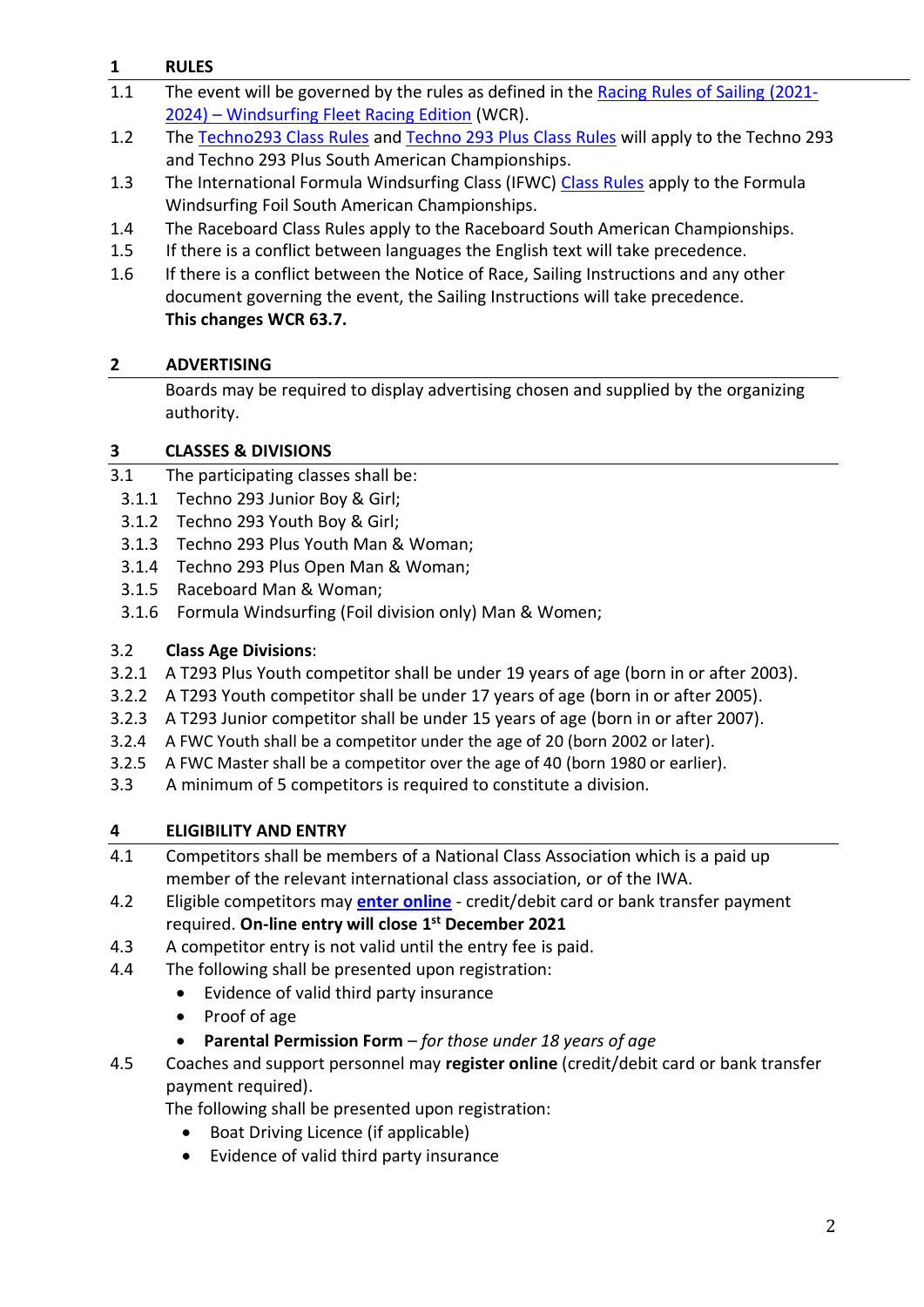#### **5 ENTRY FEES**

- 5.1 The required fee is 100 USD,
- 5.2 Competitor entry fees paid by **05th November 2021** shall receive a **30 USD discount**.
- 5.3 Entry fees paid at registration shall be paid in cash USD.
- 5.4 Competitor shall be a separate entry for each class he/she participates in.

5.5 Entry fees paid by bank transfer to: Account Name: CE U\$S 9750145-5 256-0 CBU: 0070256231009750145508 Bank Details: Banco Galicia.

#### **6 RACE FORMAT**

- 6.1 There will be a maximum of 12 races in the Techno293, Techno293 Plus and Raceboard championships.
- 6.2 There will be a maximum of 20 races in the Formula Windsurfing Foil championships.
- 6.3 Three races are required to validate the championship for each division.

| 7.1                                   |                |                              |
|---------------------------------------|----------------|------------------------------|
| Sat, Dec 4th                          | $9:00 - 11:00$ | Registration                 |
|                                       | 13:00          | Racing                       |
| Techno293, Techno293Plus,             |                |                              |
| Raceboard                             |                |                              |
| Sun to Tue,                           | <b>TBC</b>     | Racing                       |
| Dec $5th - 7th$                       |                |                              |
| Techno293, Techno293Plus,             |                |                              |
| Raceboard                             |                |                              |
|                                       |                |                              |
| Tue, Dec 7th                          | 16:00          | Last possible warning signal |
|                                       | 19:00          | <b>Prize Giving Ceremony</b> |
| Thu, Dec 9th                          | $9:00 - 11:00$ | Registration                 |
|                                       | 13:00          | Racing                       |
| Formula Windsurfing Foil              |                |                              |
| Fri to Sun,                           | <b>TBC</b>     | Racing                       |
| Dec $10^{\text{th}} - 12^{\text{th}}$ |                |                              |
| Formula Windsurfing Foil              |                |                              |
|                                       |                |                              |
| Sun, Dec 12th                         | 16:00          | Last possible warning signal |
|                                       | 19:00          | <b>Prize Giving Ceremony</b> |
|                                       |                |                              |

#### **7 SCHEDULE**

#### **8 EQUIPMENT & EQUIPMENT INSPECTION**

- 8.1 An Equipment Inspection Form shall be completed and returned to the Event Equipment Inspectors by the close of registration.
- 8.2 Equipment inspections may be made at any time during the event.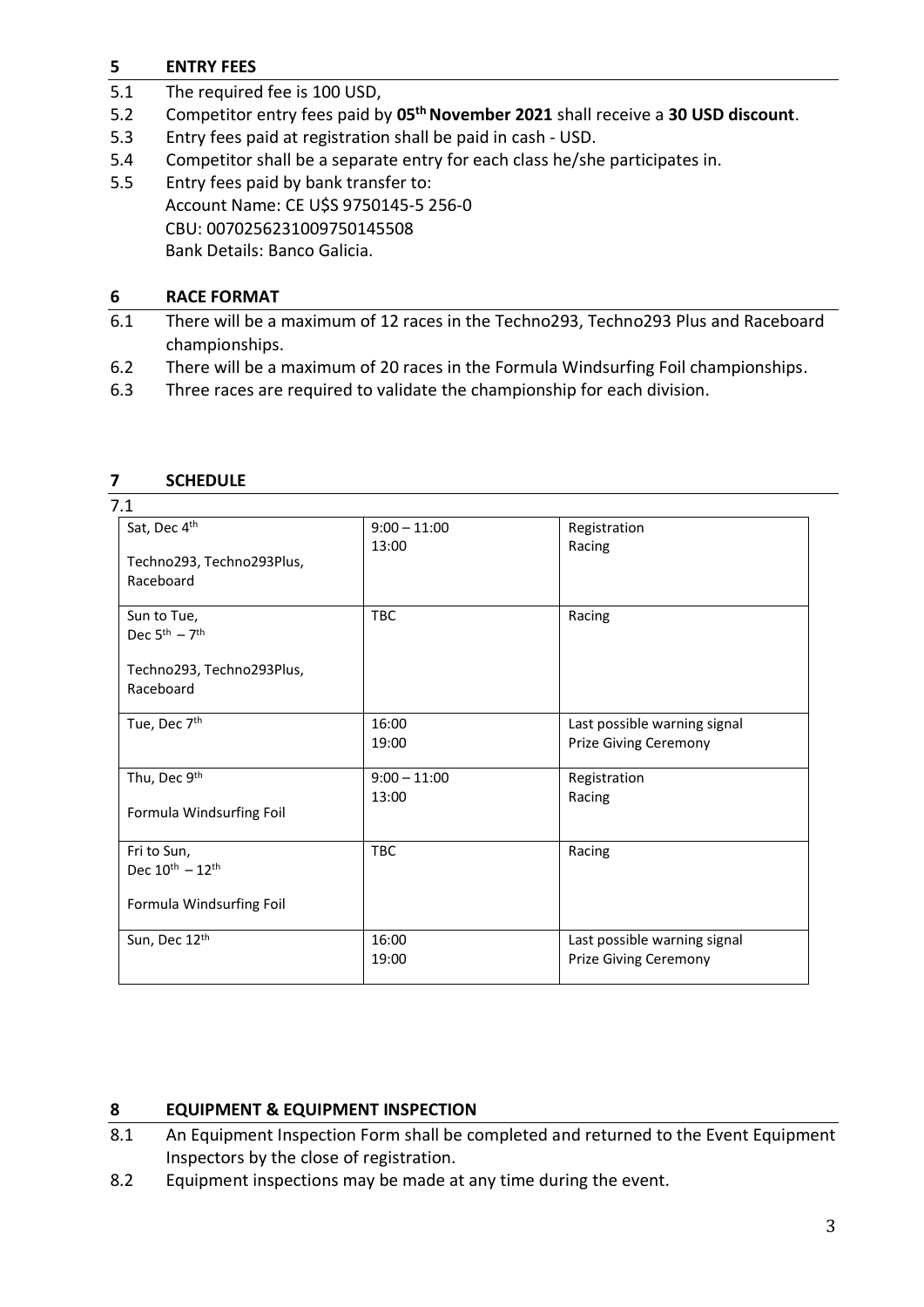- 8.3 Upon completion of registration and until the end of the event, at all times when ashore except when launching and retrieving, all equipment shall be kept in their assigned places at event site. Removal of any equipment from the event site requires prior written approval from the race committee. Access to equipment in the storage area during certain hours, including hours of darkness may be restricted.
- 8.4 Unless otherwise directed by the organizing authority, boards and equipment shall be launched and retrieved from the designated area at the event site.
- 8.5 Each racing day every competitor may be issued with a tracking device, which shall be returned to the distribution desk at the end of each day.

#### **9 SAILING INSTRUCTIONS**

The sailing instructions (SI's) will be available upon registration. Any changes to the SI's shall be approved by the Class Representative at the event.

#### **10 COURSES**

Courses will be as described in the sailing instructions.

#### **11 INTERNATIONAL JURY**

An International Jury may be appointed in accordance with WCR Appendix N.

#### **12 SCORING**

Scoring will be according to the WCR Appendix A and as further specified in the Sailing Instructions.

#### **13 COACHES AND SUPPORT BOATS**

Support boats shall be registered at the race office. Support boat drivers shall have a valid boat licence and third party liability insurance.

#### **14 SAFETY**

- 14.1 Competitors shall at all times whilst afloat wear an impact vest or a personal flotation device that shall conform to the minimum standard ISO 12402-5 (level 50).
- 14.2 A helmet to the minimum standard EN1385 or equivalent shall be worn by competitors in the Formula Windsurfing Foil division at all times when afloat, except briefly while changing or adjusting clothing or personal equipment.

#### **15 PRIZES**

- 15.1 Prizes will be awarded to the first three competitors of each properly constituted division. **15.2** The first Formula Windsurfing Foil man and woman shall be known as the – **2021 Formula Windsurfing Foil South American Champion. 15.3** The first Raceboard man and woman shall be known as the **- 2021 Raceboard South American Champion. 15.4** The first Techno 293 Junior man and woman shall be known as the – **2021 Techno 293 Junior South American Champion. 15.5** The first Techno 293 Open man and woman shall be known as the - **2021 Techno 293 Youth South American Champion.**
- **15.6** The first Techno Plus Youth man and woman shall be known as the **2021 Techno 293 Plus Youth South American Champion.**
- **15.7** South American titles shall only be awarded to competitors eligible to compete for a South American nation.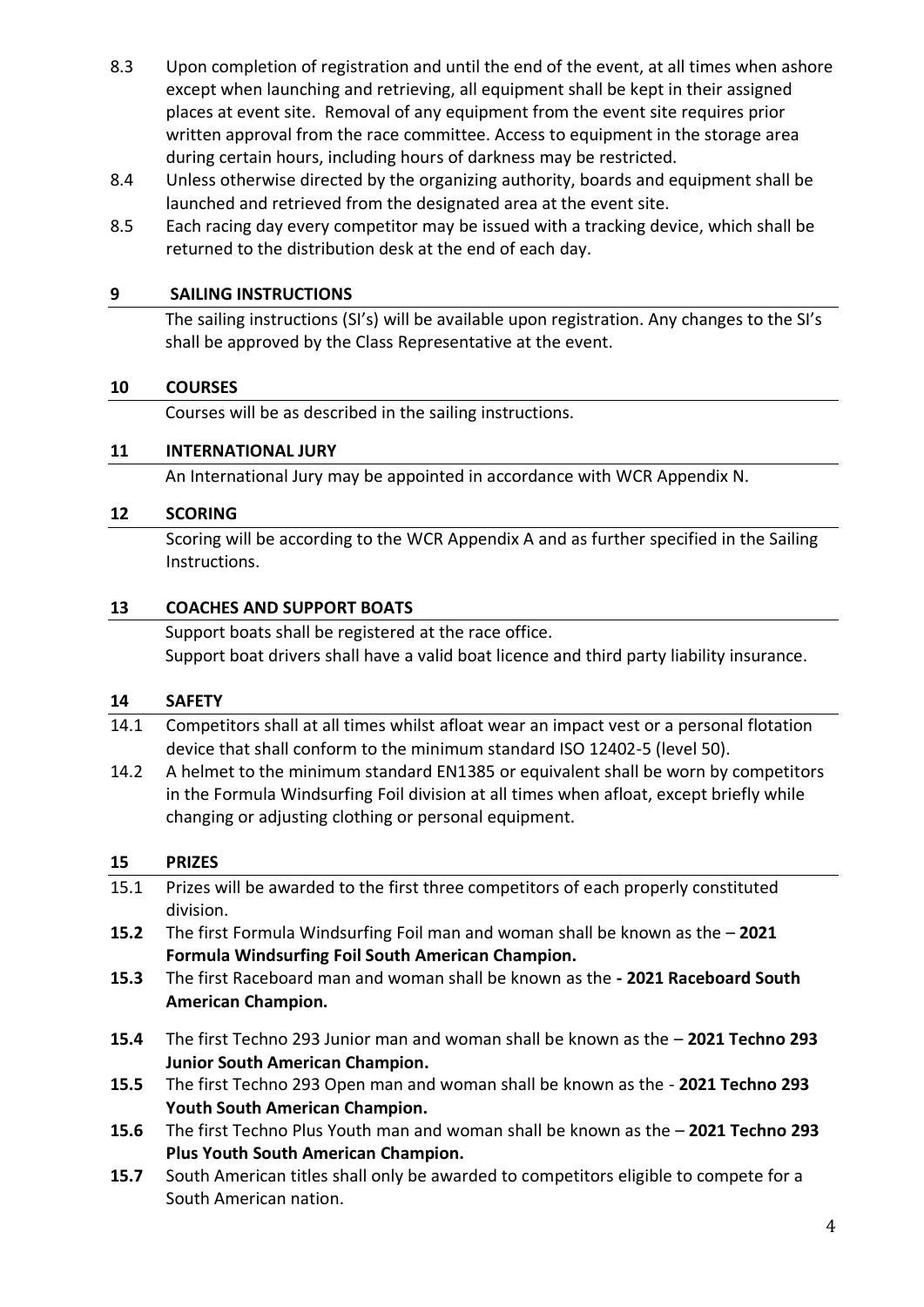#### **16 OFFICIAL CEREMONIES & DRESS CODE**

Competitors are requested to attend the event's social functions; however, the organising authority may refuse entry to those whose standard of attire is not commensurate with the occasion. **Prize winners may forfeit prizes for non attendance at the prize giving ceremony.**

#### **17 RISK STATEMENT**

- 17.1 Rule 3 of the WCR: "The responsibility for a board's decision to participate in a race or to continue *racing* is hers alone." Sailing is by its nature an unpredictable sport and therefore inherently involves an element of risk. By taking part in the event, each competitor agrees and acknowledges that:
- 17.1.1 They are aware of the inherent element of risk involved in the sport and accept responsibility for the exposure of themselves and their board to such inherent risk whilst taking part in the event;
- 17.1.2 They are responsible for the safety of themselves, their board and their other property whether afloat or ashore;
- 17.1.3 They accept responsibility for any injury, damage or loss to the extent caused by their own actions or omissions;
- 17.1.4 Their board and equipment is in good order, equipped to sail in the event and they are fit to participate;
- 17.1.5 The provision of a race management team, patrol boats and other officials and volunteers by the race organizer does not relieve them of their own responsibilities;
- 17.1.6 The provision of patrol boat cover is limited to such assistance, particularly in extreme weather conditions, as can be practically provided in the circumstances;
- 17.1.7 The fact that the Race Committee conducts inspections, or not, of a board and equipment does not reduce the responsibilities of each competitor set out in this Notice of Race.

#### **18 INSURANCE**

Each participating board shall be insured with valid third party liability insurance with a minimum cover of 1,000,000 USD per event or the equivalent.

#### **19 RIGHT TO USE NAME AND LIKENESS**

In registering for the event, competitors automatically grant to the Organising Authority the right in perpetuity to make, use and show from time to time at their discretion, any motion pictures, still pictures and live, taped or filmed television and other reproduction of them, taken during the period of the event, for the said Event as defined in the Notice of Race and Sailing Instructions in which he/she participates without compensation.

#### **20 FURTHER INFORMATION**

- 20.1 Registration will take place in the race office at the race venue.
- 20.2 For further information please contact by email: ferconsorte@gmail.com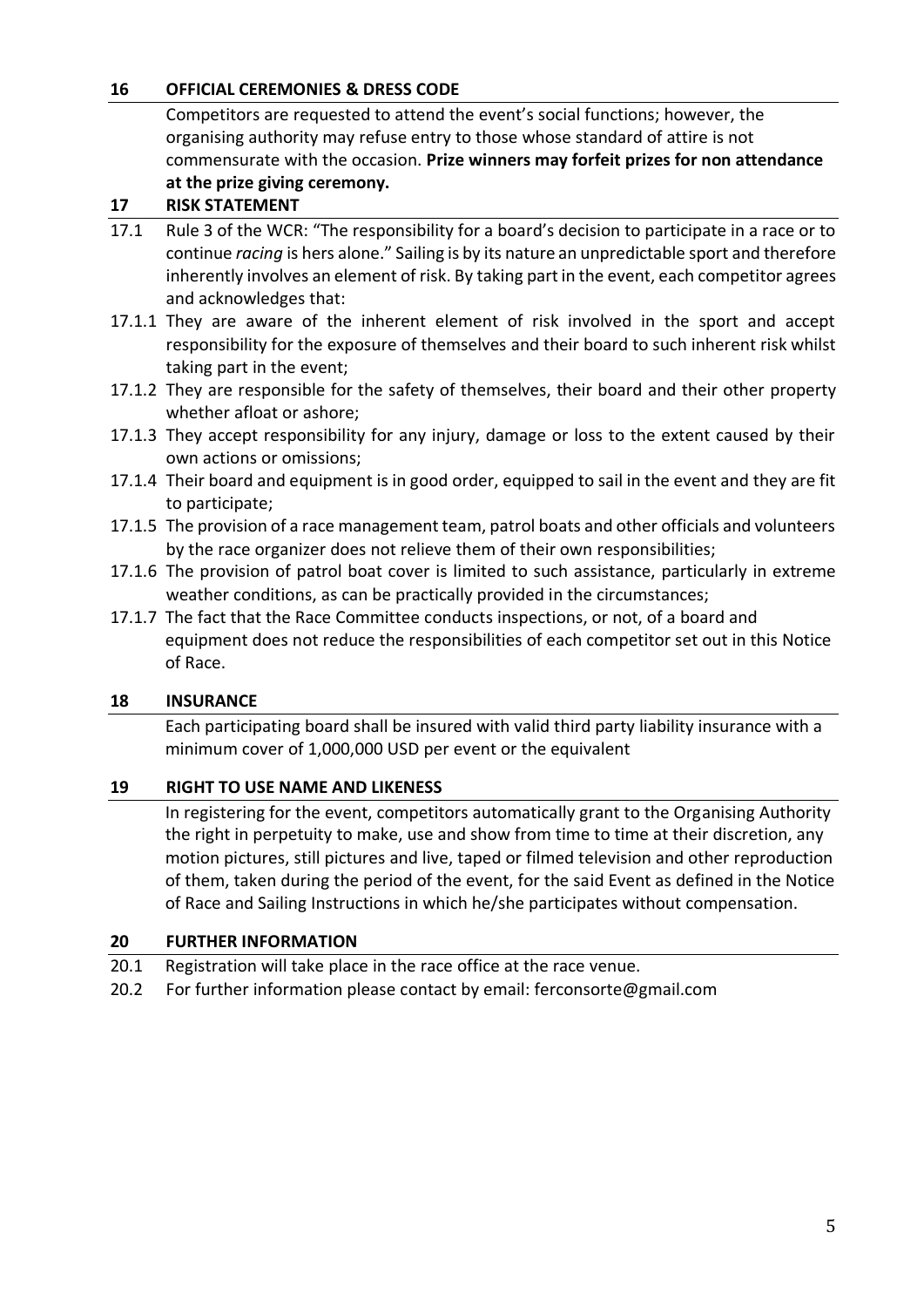# CLUB NÁUTICO ATLÁNTICO SUD





Av. Rawson 288 – (9120) Puerto Madryn – Tel. (0280) 4471602 e-mail: clubnauticoasud@gmail.com - Web[: www.cnas.org.ar](http://www.cnas.org.ar/)

#### **B PREVAILING CONDITIONS Wind: W, SW. Velocity average: 12 knt. Water temperature: 15 °C. (Average in December). Air temperature: 13 °C (t min.) - 27 °C (t. max.).**

Additional information could be checked in

[https://es.weatherspark.com/m/27871/12/Tiempo-promedio-en-diciembre-en-Puerto-](https://es.weatherspark.com/m/27871/12/Tiempo-promedio-en-diciembre-en-Puerto-Madryn-Argentina)[Madryn-Argentina](https://es.weatherspark.com/m/27871/12/Tiempo-promedio-en-diciembre-en-Puerto-Madryn-Argentina)

#### **C ACCOMMODATION**

A special list with 15% to 30% of discounts there will be published in the official website by September 30th.

**D EARLY ARRIVALS & TRANSFERS** Competitors arriving early are advised that support from the organizers can be arranged, in advance. Please see contact information in A).